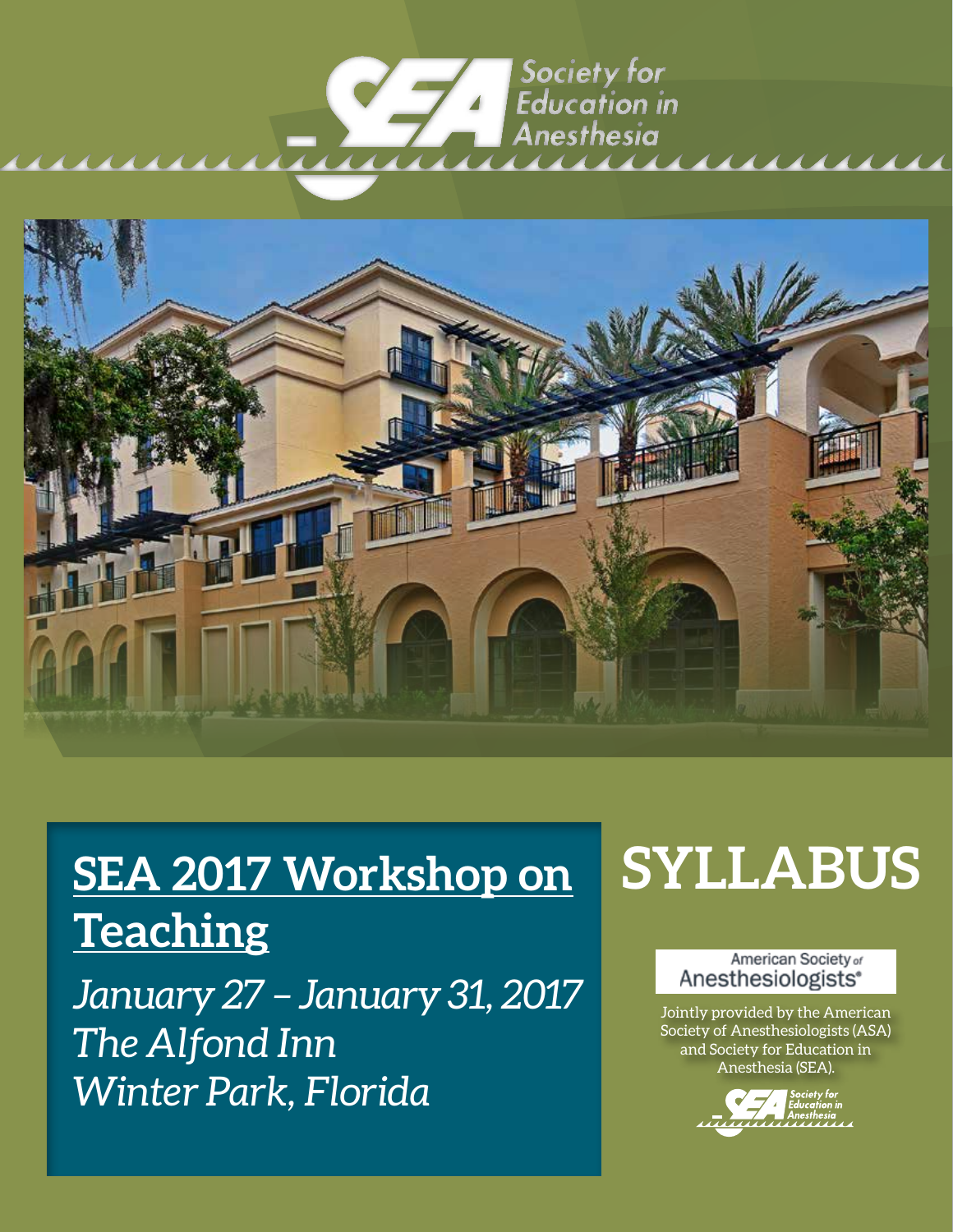# **Faculty**

### **Melissa L. Davidson, M.D.**

*Course Co-Director* Associate Professor of Anesthesiology Director of Anesthesia Education University of Vermont College of Medicine Burlington, Vermont

### **Stephen J. Kimatian, M.D., F.A.A.P.** *Course Co-Director*

Chair, Department of Pediatric Anesthesiology Vice Chair for Education, Anesthesiology Institute Cleveland Clinic Foundation Cleveland, Ohio

### **Ira Todd Cohen, M.D., M.Ed.**

Professor of Anesthesiology and Pediatrics Fellowship Program Director Children's National Medical Center George Washington University Children's Medical Center Washington, D.C.

### **Saundra E. Curry, M.D.**

Professor of Anesthesiology Director of Medical Student Education Columbia University Medical Center New York, New York

### **J. Thomas McLarney, M.D.**

Professor of Anesthesiology Division Chief, Perioperative Assessment University of Kentucky College of Medicine Lexington, Kentucky

### **Kathy D. Schlecht, D.O.**

Associate Professor of Anesthesiology Oakland University William Beaumont School of Medicine Rochester, Michigan

### **J. Michael Vollers, M.D.**

Professor of Anesthesiology Oklahoma University Health Science Center Oklahoma City, Oklahoma

### **Robert L. Willenkin, M.D.**

Professor Emeritus University of Pittsburgh School of Medicine Pittsburgh, Pennsylvania

# **Program Information**

## **Target Audience**

This workshop is designed for anesthesiologists actively involved or anticipating a career in anesthesia education who seek to better understand education theory and its application in the context of medical education.

## **About This Meeting**

The purpose of this annual meeting is to educate and share information that will enable anesthesia educators to provide the highest level of education and improve patient outcomes. Opportunities for Questions and Answers will be provided at the conclusion of each presentation.

## **Registration**

Registration for the 2017 Workshop on Teaching includes breakfasts, coffee breaks, lunches, and the program syllabus. Note that all fees are quoted in U.S. currency. Nonmember registration fee includes SEA Active Membership Dues for 2017. Member registrants must have 2017 dues paid in order to receive the member discount. Registration for the meeting can be made either by using the registration form in this brochure or through the SEA's Web site at www.SEAhq.org.

## **Registration Deadline**

The registration deadline for the meeting is January 2, 2017. Registrations received after January 2, 2017, will be processed at a higher fee.

## **ACCME Accreditation and Designation Statements**

This activity has been planned and implemented in accordance with the accreditation requirements and policies of the Accreditation Council for Continuing Medical Education (ACCME) through the joint providership of American Society of Anesthesiologists and the Society for Education in Anesthesia. The American Society of Anesthesiologists is accredited by the ACCME to provide continuing medical education for physicians.

The American Society of Anesthesiologists designates this live activity for a maximum of 25.5 *AMA PRA Category 1 Credits™*. Physicians should only claim credit commensurate with the extent of their participation in the activity.

## **Disclaimer**

The information provided at this CME activity is for continuing medical education purposes only and is not meant to substitute for the independent medical judgment of a healthcare provider relative to diagnostic and treatment options of a specific patient's medical condition.

## **Disclosure Policy**

The American Society of Anesthesiologists remains strongly committed to providing the best available evidence-based clinical information to participants of this educational activity and requires an open disclosure of any potential conflict of interest identified by our faculty members. It is not the intent of the American Society of Anesthesiologists to eliminate all situations of potential conflict of interest, but rather to enable those who are working with the American Society of Anesthesiologists to recognize situations that may be subject to question by others. All disclosed conflicts of interest are reviewed by the educational activity course director/chair to ensure that such situations are properly evaluated and, if necessary, resolved. The American Society of Anesthesiologists educational standards pertaining to conflict of interest are intended to maintain the professional autonomy of the clinical experts inherent in promoting a balanced presentation of science. Through our review process, all American Society of Anesthesiologists CME activities are ensured of independent, objective, scientifically balanced presentations of information. Disclosure of any or no relationships will be made available for all

## **Conflict Resolution Statement**

In accordance with the ACCME Standards for commercial support of CME, the American Society of Anesthesiologists and the Society for Education in Anesthesia has implemented mechanisms, prior to the planning and implementations of this CME activity, to identify and resolve conflicts of interest for all individuals in a position to control content of this CME activity.

## **Special Needs**

The Society for Education in Anesthesia fully complies with the legal requirements of the Americans with Disabilities Act and the rules and regulations thereof. If any attendee in this educational activity is in need of accommodations, please contact the SEA at (414) 389-8614.

## **Cancellation Policy**

Cancellations received through December 1, 2016, will receive a full refund. Cancellations received from December 1, 2016 through January 2, 2017 will receive a refund of 80 percent. Refunds will not be given after January 2, 2017. Cancellation of a meeting registration must be submitted in writing. Refunds will be determined by date written cancellation is received at the SEA office in Milwaukee, WI.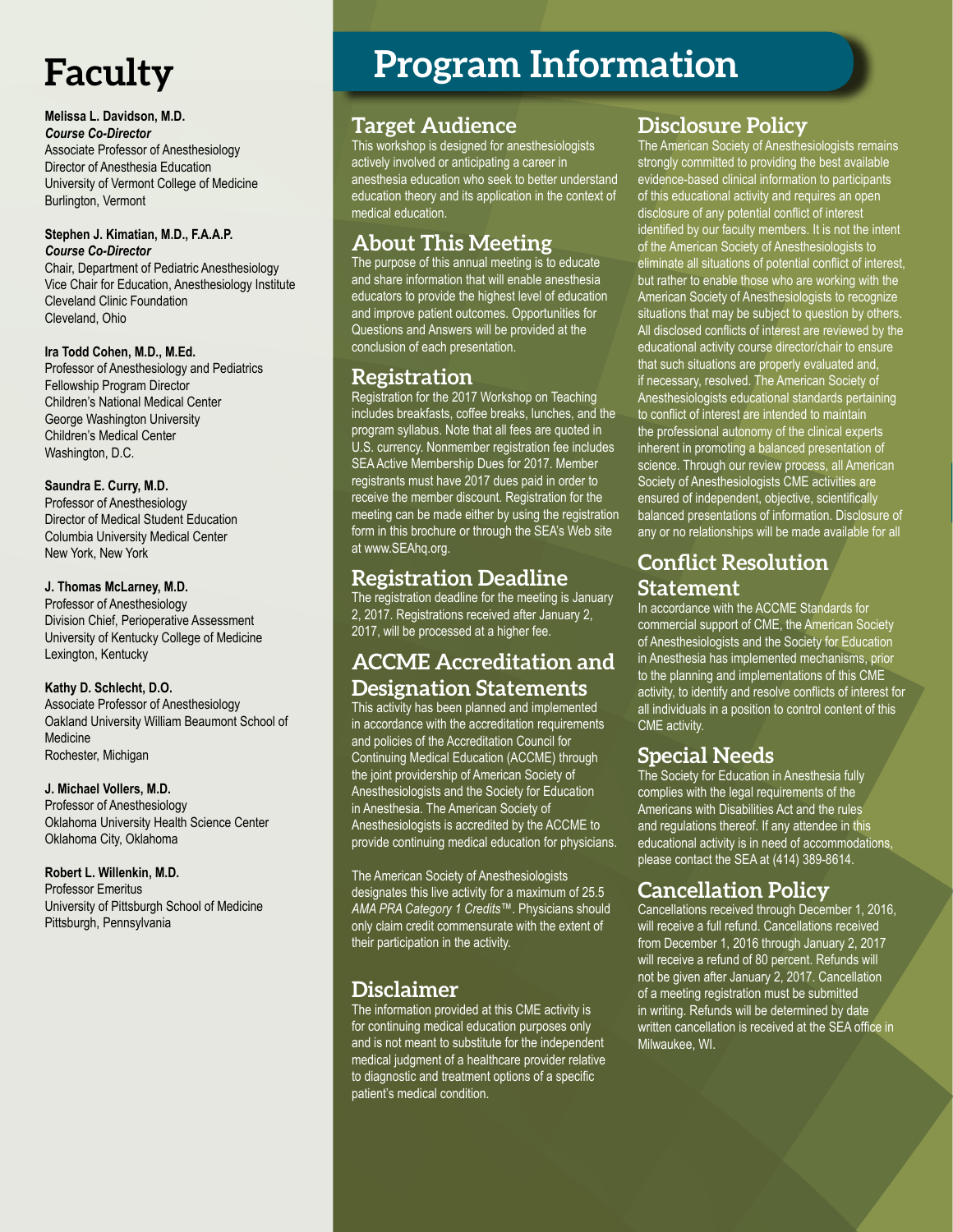# **Overall Learning Objectives**

**At the conclusion of this activity, participants should be able to:**

- **• Describe the impact of self-fulfilling prophecy on teacher-student interactions.**
- **• Define the various levels of the cognitive domain of Bloom's Taxonomy.**
- **• Define and state the importance of the affective component in learning and teaching.**
- **• Apply Bloom's taxonomy to real education situations.**
- **• Define the essential elements of an effective large group presentation.**
- **• Describe learning styles and pathologies of learning and methods to address them.**
- **• Distinguish between cognitive and affective learning problems.**
- **• Identify resources needed for the diagnosis of learning problems and develop plans for helping the problem resident.**
- **• Construct ideas incorporating different learning styles into educational activities.**
- **• Distinguish between evaluation and feedback.**
- **• Identify personal challenges in giving feedback effectively.**
- **• Identify ways to improve the frequency and quality of feedback that they provide to their trainees.**
- **• Demonstrate the benefits of small group teaching and affective learning in a debate format.**
- **• Identify skills for facilitation of small group learning activities.**
- **• Specify the benefits and advantages of the operating room as a learning environment and will create strategies to enhance their clinical teaching.**

# **Faculty Disclosures**

The American Society of Anesthesiologists remains strongly committed to providing the best available evidence-based clinical information to participants of this educational activity and requires an open disclosure of any potential conflict of interest identified by our faculty members. It is not the intent of the American Society of Anesthesiologists to eliminate all situations of potential conflict of interest, but rather to enable those who are working with the American Society of Anesthesiologists to recognize situations that may be subject to question by others. All disclosed conflicts of interest are reviewed by the educational activity course director/chair to ensure that such situations are properly evaluated and, if necessary, resolved. The American Society of Anesthesiologists educational standards pertaining to conflict of interest are intended to maintain the professional autonomy of the clinical experts inherent in promoting a balanced presentation of science. Through our review process, all American Society of Anesthesiologists CME activities are ensured of independent, objective, scientifically balanced presentations of information. Disclosure of any or no relationships will be made available for all educational activities.



**1=** *Research Support* **2=** *Consultant* **3=** *Shareholder* **4=** *Other Financial Support* **5=** *Large Gift(s)* **6=** *Speaker's Bureau*

*All others, including editor, authors, reviewers and staff for the SEA Workshop on Teaching Faculty reported they have no relationship(s) with commercial interest(s).*

*Melissa L. Davidson, M.D. Stephen J. Kimatian, M.D., F.A.A.P. Ira Todd Cohen, M.D., M.Ed. Saundra E. Curry, M.D. J. Thomas McLarney, M.D. Kathy D. Schlecht, D.O. Robert L. Willenkin, M.D. J. Michael Vollers, M.D.*

# **The Alfond Inn at Rollins College & Transportation**

**The Alfond Inn at Rollins College** 300 East New England Avenue Winter Park, FL 32789 **Phone:** (407) 998-8090 **Fax:** (407) 998-8091 **www.TheAlfondInn.com**

The Alfond Inn at Rollins College is only 15 miles from Orlando International Airport (MCO) – www.orlandoairports.net and is easily accessible by car or rail.

A one-way taxi ride will cost approximately \$40-\$48.

For those renting a car or driving overnight valet parking is available.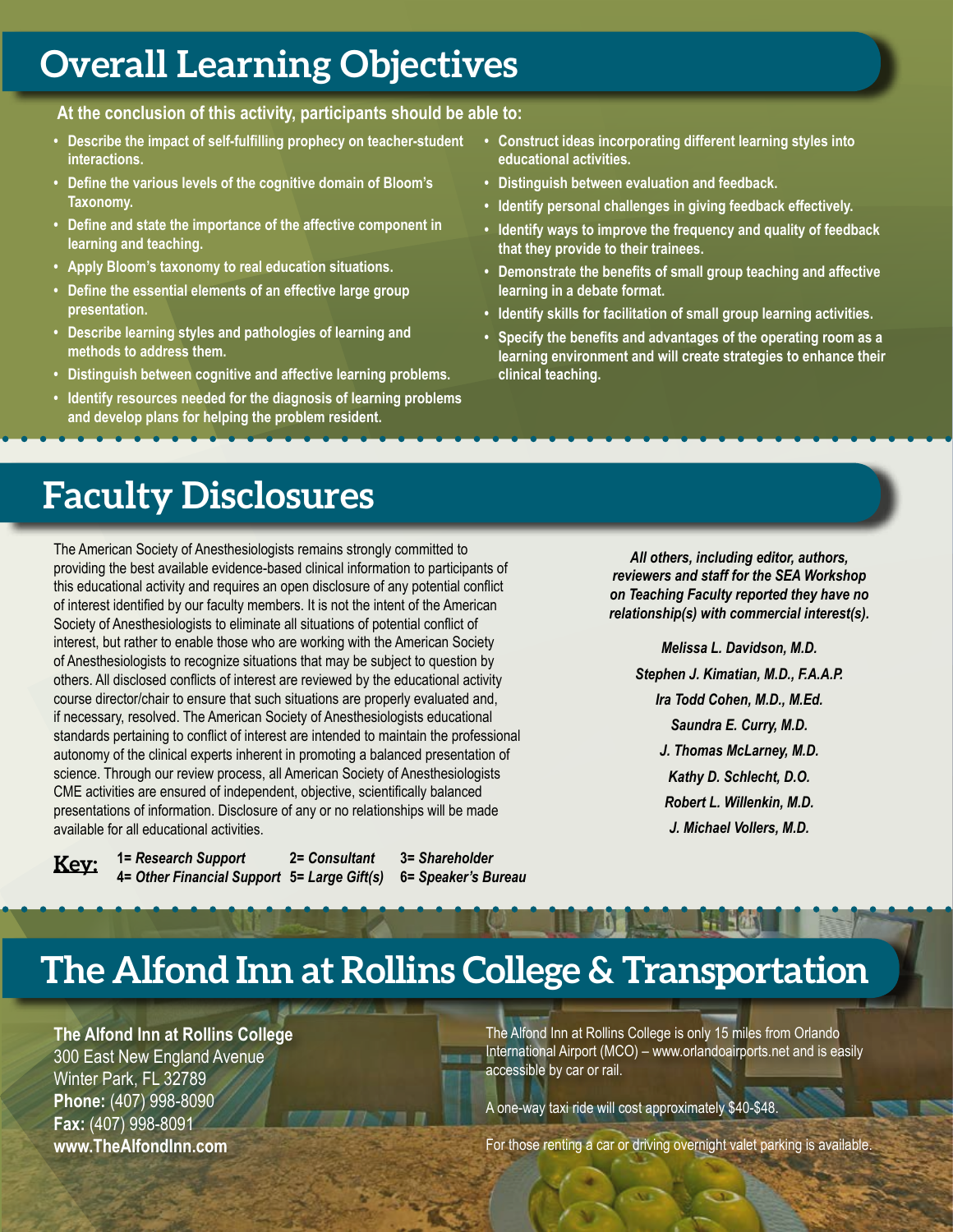# **Schedule At A Glance**

### *Saturday, January 28 The Foundations of Teaching and Learning*

| $7:30 - 8:00$ a.m.        | <b>Breakfast and Registration</b>                                            | <b>Boardroom</b> |
|---------------------------|------------------------------------------------------------------------------|------------------|
| $8:00 - 9:15$ a.m.        | Introduction and Curriculum Review/<br><b>Kolb Learning Styles Inventory</b> | <b>Boardroom</b> |
| $9:15 - 10:15$ a.m.       | <b>Self-Fulfilling Prophecies</b>                                            | <b>Boardroom</b> |
| $10:15 - 10:30$ a.m.      | <b>Coffee Break</b>                                                          | <b>Boardroom</b> |
| 10:30 a.m. $-$ 12:00 p.m. | <b>Bloom's Taxonomy: The Cognitive</b><br><b>Component and Exercise</b>      | <b>Boardroom</b> |
| $12:00 - 12:45$ p.m.      | Lunch                                                                        | <b>Boardroom</b> |
| $12:45 - 2:00$ p.m.       | <b>Bloom's Taxonomy: Affective</b><br><b>Component and Exercise</b>          | <b>Boardroom</b> |
| $2:00 - 3:00$ p.m.        | <b>Lecturing For Learning</b>                                                | <b>Boardroom</b> |
| $3:00 - 3:15$ p.m.        | <b>End of Day Summary and</b><br>Introduction to "Bringing It Home"          | <b>Boardroom</b> |
| $6:00$ p.m.               | <b>Dine Around with Faculty</b>                                              |                  |

### *Sunday, January 29 The Learner and the Environment*

| $7:30 - 8:00$ a.m.        | <b>Breakfast</b>                                                     | <b>Boardroom</b> |
|---------------------------|----------------------------------------------------------------------|------------------|
| $8:00 - 8:15$ a.m.        | <b>Curriculum Review for Day 2</b>                                   | <b>Boardroom</b> |
| $8:15 - 9:45$ a.m.        | The Learners' Approach to Learning<br>and Pathologies of Learning    | <b>Boardroom</b> |
| $9:45 - 10:00$ a.m.       | <b>Coffee Break</b>                                                  | <b>Boardroom</b> |
| $10:00 - 10:30$ a.m.      | <b>Teaching Styles and Principles</b>                                | <b>Boardroom</b> |
| $10:30 - 11:45$ a.m.      | <b>Motivating Learning and Exercise</b>                              | <b>Boardroom</b> |
| 11:45 a.m. $-$ 12:30 p.m. | Lunch                                                                | <b>Boardroom</b> |
| $12:30 - 1:00$ p.m.       | <b>Helping Residents with Learning</b><br><b>Problems</b>            | <b>Boardroom</b> |
| $1:00 - 2:30$ p.m.        | <b>Helping Residents with Cognitive</b><br>and Affective Problems    | <b>Boardroom</b> |
| $2:30 - 3:30$ p.m.        | "Can We Believe Our Eyes?":<br><b>Debrief and End of Day Summary</b> | <b>Boardroom</b> |

## *Monday, January 30*

### *The Teacher and the Environment*

| $7:30 - 8:00$ a.m.<br>c        | <b>Breakfast</b>                                                                                      | <b>Boardroom</b>                         |
|--------------------------------|-------------------------------------------------------------------------------------------------------|------------------------------------------|
| $8:00 - 10:00$ a.m.<br>٠<br>c  | <b>Practicing Lecturing Skills:</b><br><b>Meeting Your Audience's</b><br><b>Needs (Student Talks)</b> | <b>Boardroom</b><br><b>Park Avenue**</b> |
| $10:00 - 10:15$ a.m.           | <b>Coffee Break</b>                                                                                   | <b>Boardroom</b>                         |
| 0<br>$10:15 - 11:00$ a.m.<br>٠ | <b>Teaching in Small Groups Exercise</b><br>(Debate)                                                  | <b>Boardroom</b><br><b>Park Avenue**</b> |
| $11:00 - 11:30$ a.m.           | <b>Affective Teaching in Small Groups</b>                                                             | <b>Boardroom</b>                         |
| 11:30 a.m. $-$ 12:15 p.m.<br>∙ | Lunch                                                                                                 | <b>Boardroom</b>                         |
| $12:15 - 1:45$ p.m.<br>٠       | <b>Problem Based Learning (PBL)</b><br>and Facilitation Skills Exercise                               | <b>Boardroom</b><br><b>Park Avenue**</b> |
| $1:45 - 3:30$ pm<br>c          | <b>Building Bridges:</b><br><b>The Psychomotor Domain</b>                                             | <b>Boardroom</b><br>Park Avenue**        |

*Park Avenue\*\* = Breakouts take place in Park Avenue Rooms 1, 2, 4 & 5.*

### *Tuesday, January 31 Teaching and Learning in Practice*

| $7:30 - 8:00$ a.m.        | <b>Breakfast</b>                                                                | <b>Boardroom</b>                         |
|---------------------------|---------------------------------------------------------------------------------|------------------------------------------|
| $8:00 - 8:30$ a.m.        | <b>Evaluation and Feedback</b>                                                  | <b>Boardroom</b>                         |
| $8:30 - 9:30$ a.m.        | <b>Breakout: Practicing</b><br><b>Feedback Skills</b>                           | <b>Boardroom</b><br>Park Avenue**        |
| $9:30 - 10:00$ a.m.       | <b>Coffee Break</b>                                                             | <b>Boardroom</b>                         |
| $10:00 - 10:30$ a.m.      | Teaching in the OR: Deliberate<br><b>Practice</b>                               | <b>Boardroom</b>                         |
| 10:30 a.m. $-$ 12:00 p.m. | <b>Exercise: Teaching in the OR</b>                                             | <b>Boardroom</b><br><b>Park Avenue**</b> |
| $12:00 - 1:30$ p.m.       | Working Lunch: Bringing It Home<br>(Building Your Lesson Plan for<br>Wednesday) | <b>Boardroom</b>                         |
| $1:30 - 3:00$ p.m.        | <b>Wrap Up &amp; Faculty Available</b><br>for Q&A                               | <b>Boardroom</b>                         |

*Park Avenue\*\* = Breakouts take place in Park Avenue Rooms 1, 2, 4 & 5.*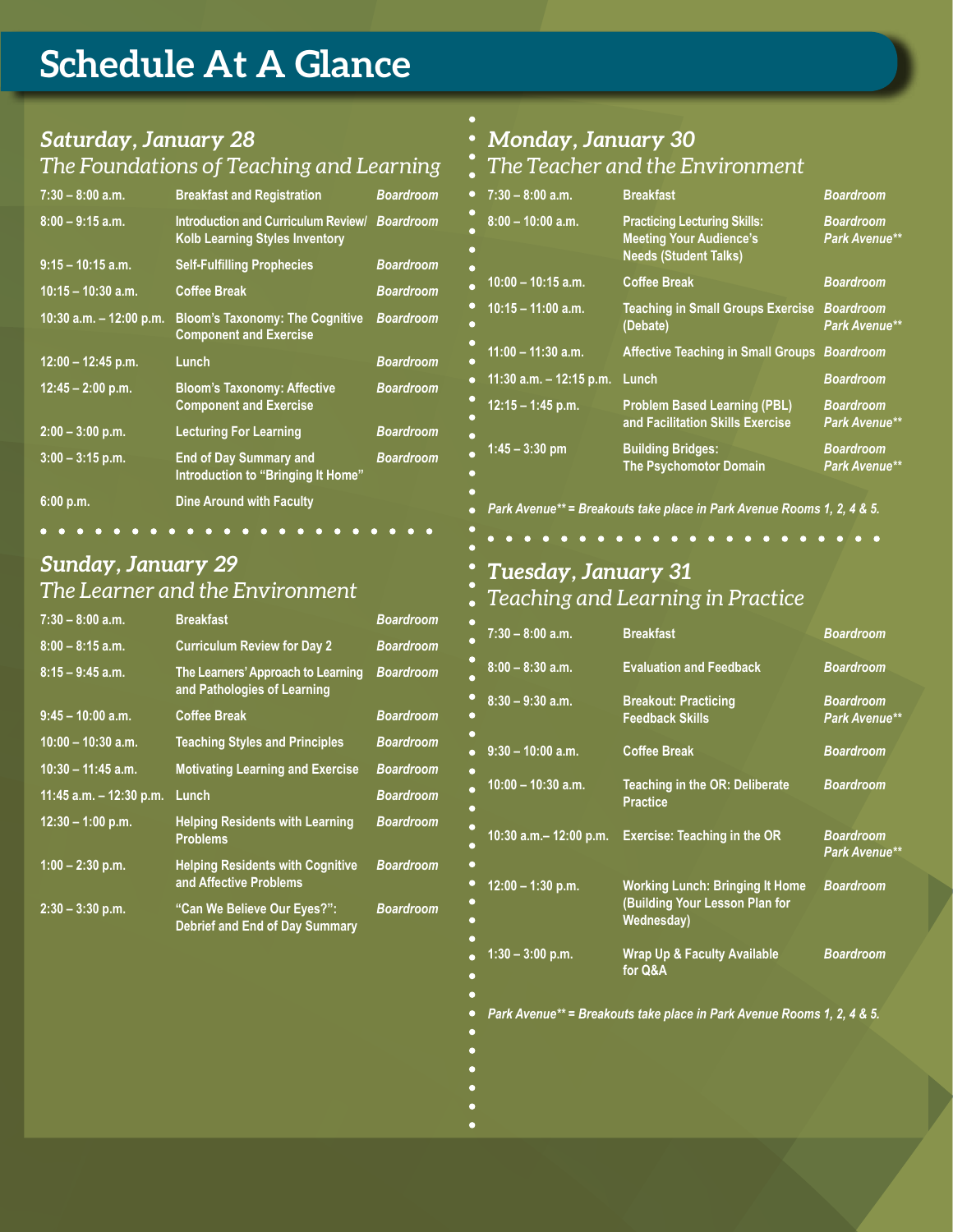## *Saturday, January 28*

## *The Foundations of Teaching and Learning*

| Time                 | <b>Event</b>                                                                                                                     | Location                        |
|----------------------|----------------------------------------------------------------------------------------------------------------------------------|---------------------------------|
| $7:30 - 8:00$ a.m.   | <b>Breakfast and Registration</b>                                                                                                | Boardroom                       |
| $8:00 - 9:15$ a.m.   | Introduction and Curriculum Review / Kolb Learning Styles Inventory<br>Instructor: Stephen J. Kimatian, M.D., F.A.A.P.           | <b>Boardroom</b>                |
|                      | $\mathrm{ood} \mathbf{e}_{\text{\tiny{Session 1}}}$                                                                              |                                 |
|                      | <b>Handout or Article Title</b><br>'Articles with asterisk are required advanced reading.                                        | Author                          |
|                      | Characteristics of Good Anesthesia Teachers (Handout)                                                                            | Cleave-Hogg/<br><b>Benedict</b> |
|                      | The Education of an Educator                                                                                                     | Hensel                          |
|                      | What Clinical Teachers in Medicine Need to Know                                                                                  | Irby                            |
|                      | *Unskilled and Unaware of It: How Difficulties in Recognizing One's Own Incompetence<br><b>Lead to Inflated Self-Assessments</b> | <b>Kruger/Dunning</b>           |
|                      | *The Development of Medical Teachers: An Inquiry into the Learning Histories of 10<br><b>Experienced Medical Teacher</b>         | MacDougall/<br><b>Drummond</b>  |
|                      | The Characteristics of Excellent Clinical Teachers                                                                               | Shysh/Eagle                     |
|                      | Advancing Educators and Education by Defining the Components and Evidence<br>Associated with Educational Scholarship             | Simpson                         |
|                      | <b>Characteristics of Good Anesthesia Teachers</b>                                                                               | Willenkin                       |
|                      | Medical & General Education Books, Journals, Web Sites (Handout)                                                                 | Willenkin                       |
| $9:15 - 10:15$ a.m.  | <b>Self-Fulfilling Prophecies</b><br>Instructor: J. Michael Vollers, M.D.                                                        | Boardroom                       |
|                      | Attendees will be introduced to the concept of self-fulfilling prophecies and their impact in graduate medical<br>education.     |                                 |
|                      | $\log_{\text{Gession 2}}$                                                                                                        |                                 |
|                      | Handout or Article Title<br>Articles with asterisk are required advanced reading.                                                | Author                          |
|                      | The Struggling Resident: Avoiding Pygmalian and Learned Helplessness by Using<br>Nontechnical Performance Assessment Systems     | Abouleish                       |
|                      | Self-Fulfilling Prophesies (Handout)                                                                                             | Jussim                          |
|                      | *Self-Fulfilling Prophecies: A Theoretical and Integrative Approach                                                              | <b>Jussim</b>                   |
|                      | Teacher Expectations and Underachieving Gifted Children                                                                          | Jussim/Kolb                     |
|                      | Do Self-Fulfilling Prophecies Accumulate, Dissipate, or Remain Stable Over Time?                                                 | Jussim/Smith/<br>Eccles         |
|                      | Expecting the best for students:<br>Teacher expectations and academic outcomes                                                   | <b>Rubie-Davies</b>             |
| $10:15 - 10:30$ a.m. | <b>Coffee Break</b>                                                                                                              | <b>Boardroom</b>                |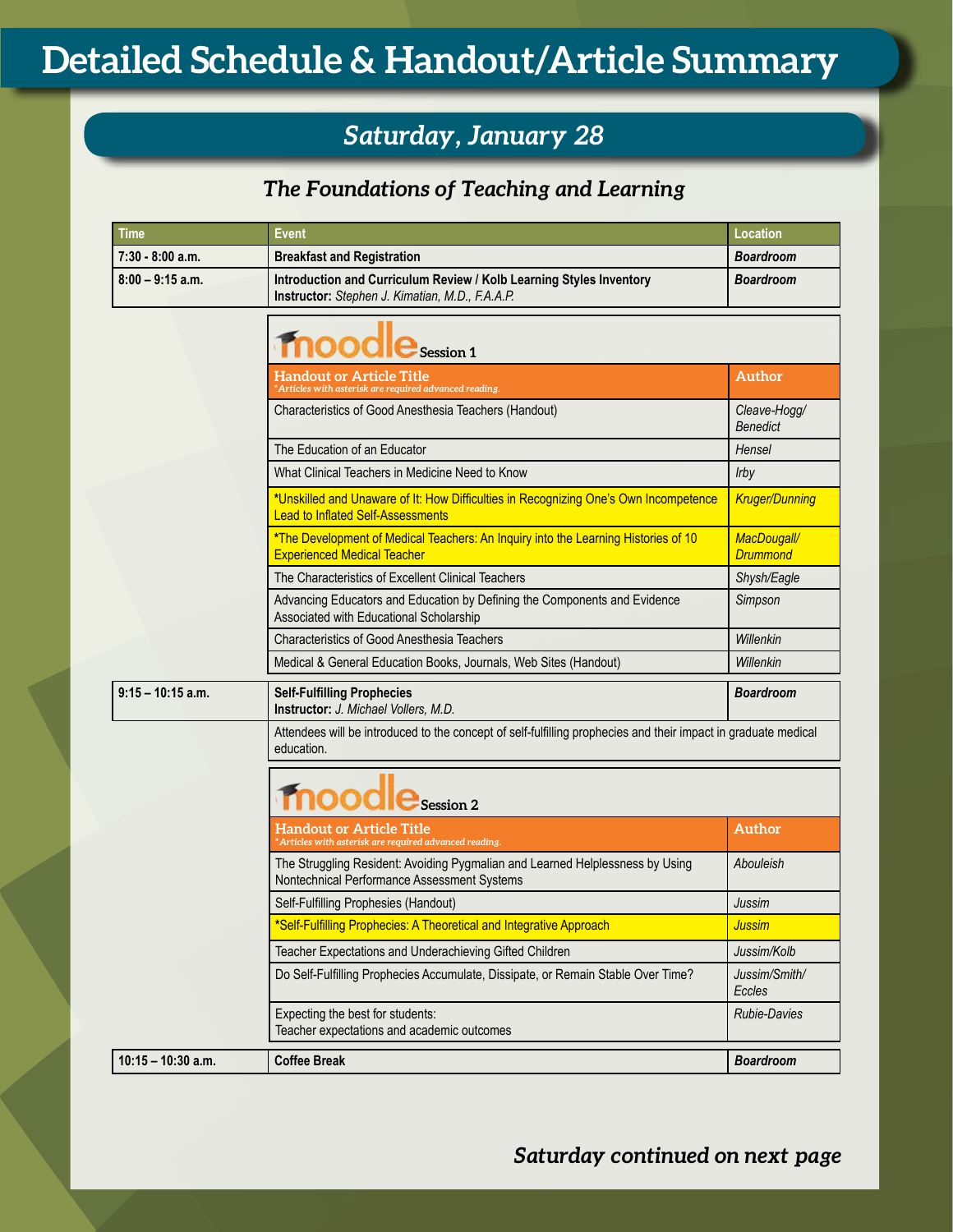## *Saturday, January 28 continued*

## *The Foundations of Teaching and Learning*

| <b>Time</b>               | <b>Event</b>                                                                                                                                                                                                                                                                   | Location                                                                                                   |  |
|---------------------------|--------------------------------------------------------------------------------------------------------------------------------------------------------------------------------------------------------------------------------------------------------------------------------|------------------------------------------------------------------------------------------------------------|--|
| 10:30 a.m. $-$ 12:00 p.m. | Bloom's Taxonomy: The Cognitive Component and Exercise<br>Instructor: Melissa L. Davidson, M.D.                                                                                                                                                                                | <b>Boardroom</b>                                                                                           |  |
|                           | and will apply those concepts to anesthesia education through breakout group exercise.                                                                                                                                                                                         | Attendees will be introduced to the concepts of taxonomy of educational objectives in the cognitive domain |  |
|                           | moodle Session 3                                                                                                                                                                                                                                                               |                                                                                                            |  |
|                           | <b>Handout or Article Title</b><br>Articles with asterisk are required advanced reading.                                                                                                                                                                                       | <b>Author</b>                                                                                              |  |
|                           | Affective Domain: Categories and Verbs (Handout)                                                                                                                                                                                                                               | Cohen                                                                                                      |  |
|                           | Learning Taxonomy - Krathwohl's Affective Domain (Handout)                                                                                                                                                                                                                     | Cohen                                                                                                      |  |
|                           | *Taxonomy of Educational Objectives: Affective Domain                                                                                                                                                                                                                          | <b>Davidson</b>                                                                                            |  |
|                           | *Taxonomy of Educational Objectives: Cognitive Domain                                                                                                                                                                                                                          | <b>Davidson</b>                                                                                            |  |
|                           | *How to Write and Use Instructional Objectives                                                                                                                                                                                                                                 | <b>Gronlund</b>                                                                                            |  |
|                           | "Scripts" for Teaching by Educational Objectives (Handout)                                                                                                                                                                                                                     | Willenkin                                                                                                  |  |
| $12:00 - 12:45$ p.m.      | Lunch                                                                                                                                                                                                                                                                          | <b>Boardroom</b>                                                                                           |  |
| $12:45 - 2:00$ p.m.       | <b>Bloom's Taxonomy: Affective Component and Exercise</b><br>Instructor: Ira Todd Cohen, M.D., M.Ed.                                                                                                                                                                           | <b>Boardroom</b>                                                                                           |  |
|                           | Attendees will be introduced to the concepts of taxonomy of educational objectives in the affective domain<br>and the adult learner, and the interrelation between the two.                                                                                                    |                                                                                                            |  |
| $2:00 - 3:00$ p.m.        | <b>Lecturing for Learning</b><br>Instructor: Saundra E. Curry, M.D.                                                                                                                                                                                                            | <b>Boardroom</b>                                                                                           |  |
|                           | Attendees will gain didactic knowledge of the many aspects of effective lecturing skills, through demonstration.                                                                                                                                                               |                                                                                                            |  |
| $3:00 - 3:15$ p.m.        | End of Day Summary and Introduction to "Bringing It Home"<br>Instructor: Saundra E. Curry, M.D.                                                                                                                                                                                | <b>Boardroom</b>                                                                                           |  |
|                           | Attendees will integrate learning from the day's sessions, with analysis and application to anesthesia educa-<br>tion. "Bringing it Home" will be introduced so that attendees will be prepared for and begin building founda-<br>tions for the final exercise of the workshop |                                                                                                            |  |
| 6:00 p.m.                 | <b>Dine Around with Faculty</b>                                                                                                                                                                                                                                                | <b>Boardroom</b>                                                                                           |  |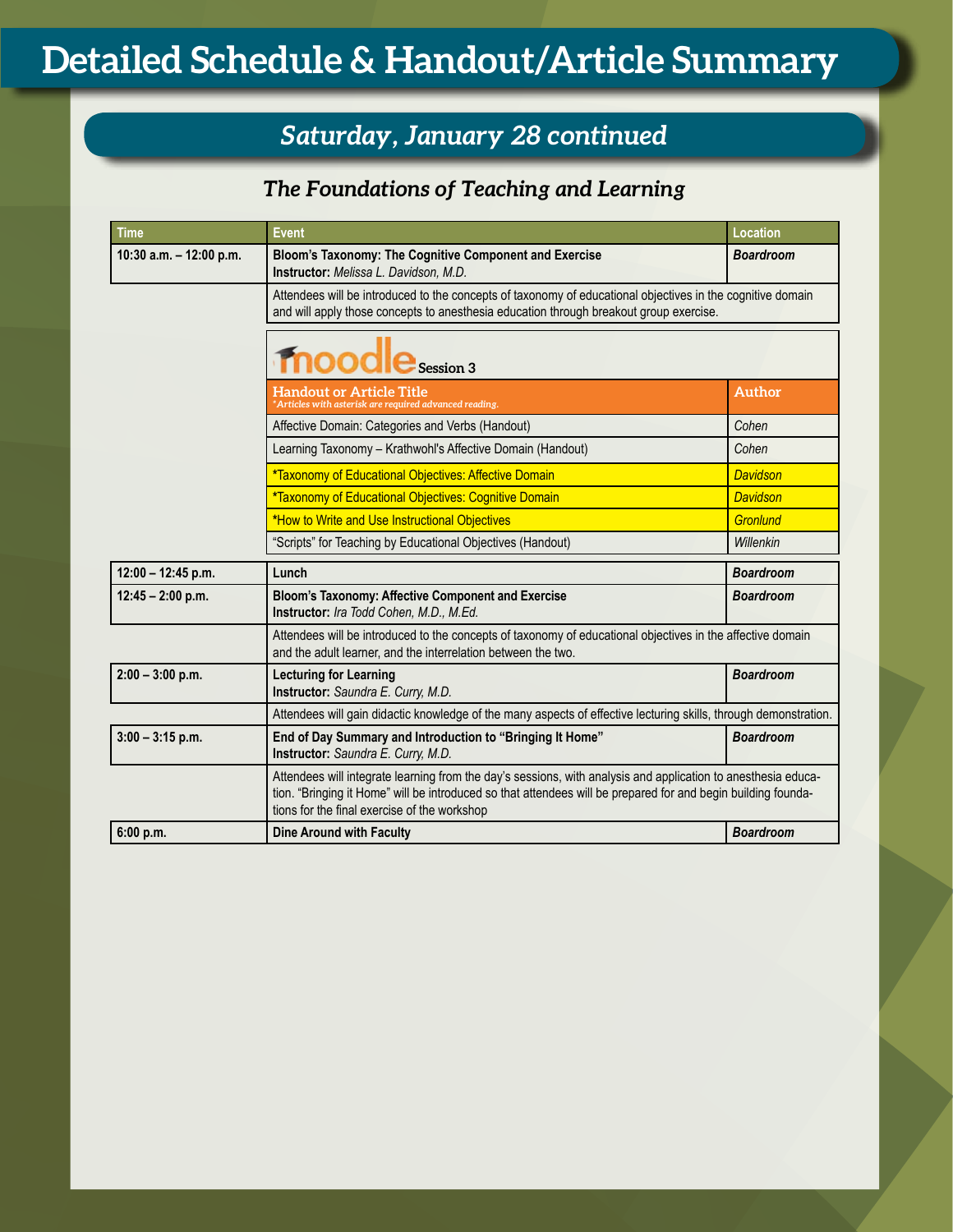## *Sunday, January 29*

## *The Learner and the Environment*

| Time                 | <b>Event</b>                                                                                                                                                                                                                                                      | Location                              |
|----------------------|-------------------------------------------------------------------------------------------------------------------------------------------------------------------------------------------------------------------------------------------------------------------|---------------------------------------|
| $7:30 - 8:00$ a.m.   | <b>Breakfast and Registration</b>                                                                                                                                                                                                                                 | <b>Boardroom</b>                      |
| $8:00 - 8:15$ a.m.   | <b>Curriculum Review for Day 2</b><br>Instructor: Stephen J. Kimatian, M.D., F.A.A.P.                                                                                                                                                                             | <b>Boardroom</b>                      |
| $8:15 - 9:45$ a.m.   | The Learners' Approach to Learning and Pathologies of Learning<br>Instructor: Robert L. Willenkin, M.D.                                                                                                                                                           | <b>Boardroom</b>                      |
|                      | Attendees will actively participate in an evidence-based interactive discussion of how residents and medical<br>students approach their learning (superficial, deep and strategic) and how the pathologies of learning states<br>affect the educational outcomes. |                                       |
|                      | <b>Fnoodle</b> Session 4                                                                                                                                                                                                                                          |                                       |
|                      | Handout or Article Title<br>*Articles with asterisk are required advanced reading.                                                                                                                                                                                | Author                                |
|                      | A Discrepancy in Objective and Subjective Measures of Knowledge: Do Some Medical<br>Students with Learning Problems Delude Themselves?                                                                                                                            | Anthony                               |
|                      | Women's Way of Knowing: The Development of Self, Voice & Mind (Handout)                                                                                                                                                                                           | Belenky/Clinchy/<br>Goldberger/Tarule |
|                      | Goldberger/Tarule                                                                                                                                                                                                                                                 | Mitchell/Liu                          |
|                      | *A Study of Resident Learning Behavior                                                                                                                                                                                                                            | <b>Mitchell/Liu</b>                   |
|                      | A Study of Resident Learning Behavior (Handout)                                                                                                                                                                                                                   | Mitchell/Liu                          |
|                      | *Learning Styles and Approaches: Implications for Medical Education                                                                                                                                                                                               | <b>Newble/Entwistle</b>               |
|                      | Learning Styles & Approaches: Implications for Medical Education (Handout)                                                                                                                                                                                        | Newble/Entwistle                      |
|                      | Forms of Intellectual and Ethical Development in the College Years: A Scheme (Handout)                                                                                                                                                                            | Perry                                 |
|                      | William Perry's Scheme of Intellectual and Ethical Development                                                                                                                                                                                                    | www.jum.edu/<br>geology               |
| $9:45 - 10:00$ a.m.  | <b>Coffee Break</b>                                                                                                                                                                                                                                               | <b>Boardroom</b>                      |
| $10:00 - 10:30$ a.m. | <b>Teaching Styles and Principles</b><br>Instructor: Saundra E. Curry, M.D.                                                                                                                                                                                       | <b>Boardroom</b>                      |
|                      | Attendees will participate in a discussion of the classic four teaching styles and their application to the adult<br>learner.                                                                                                                                     |                                       |
|                      | fnoodle Session 5                                                                                                                                                                                                                                                 |                                       |
|                      | <b>Handout or Article Title</b><br>* <u>Articles with asterisk are required advanced reading.</u>                                                                                                                                                                 | Author                                |
|                      | Self Determination Theory (Handout)                                                                                                                                                                                                                               | Davidson                              |
|                      | *Reconsidering "Good Teaching" Across the Continuum of Medical Education                                                                                                                                                                                          | Pratt, et al.                         |
|                      | *Self-Determination Theory and the Facilitation of Intrinsic Motivation, Social<br>Development, and Well-Being                                                                                                                                                    | <b>Ryan/Deci</b>                      |
|                      | The Self-Determination Continuum Showing Types of Motivation With Their Regulatory<br>Styles, Loci of Causality, and Corresponding Processes (Handout)                                                                                                            | Ryan/Deci                             |
|                      | Orienting Teaching Toward the Learning Process                                                                                                                                                                                                                    | ten Cate                              |
|                      | *Epistemologies Inherent in Various Clinical Teaching Styles                                                                                                                                                                                                      | <b>Tibbles</b>                        |
|                      | Teaching Styles (Handout)                                                                                                                                                                                                                                         | Willenkin                             |

*Sunday continued on next page*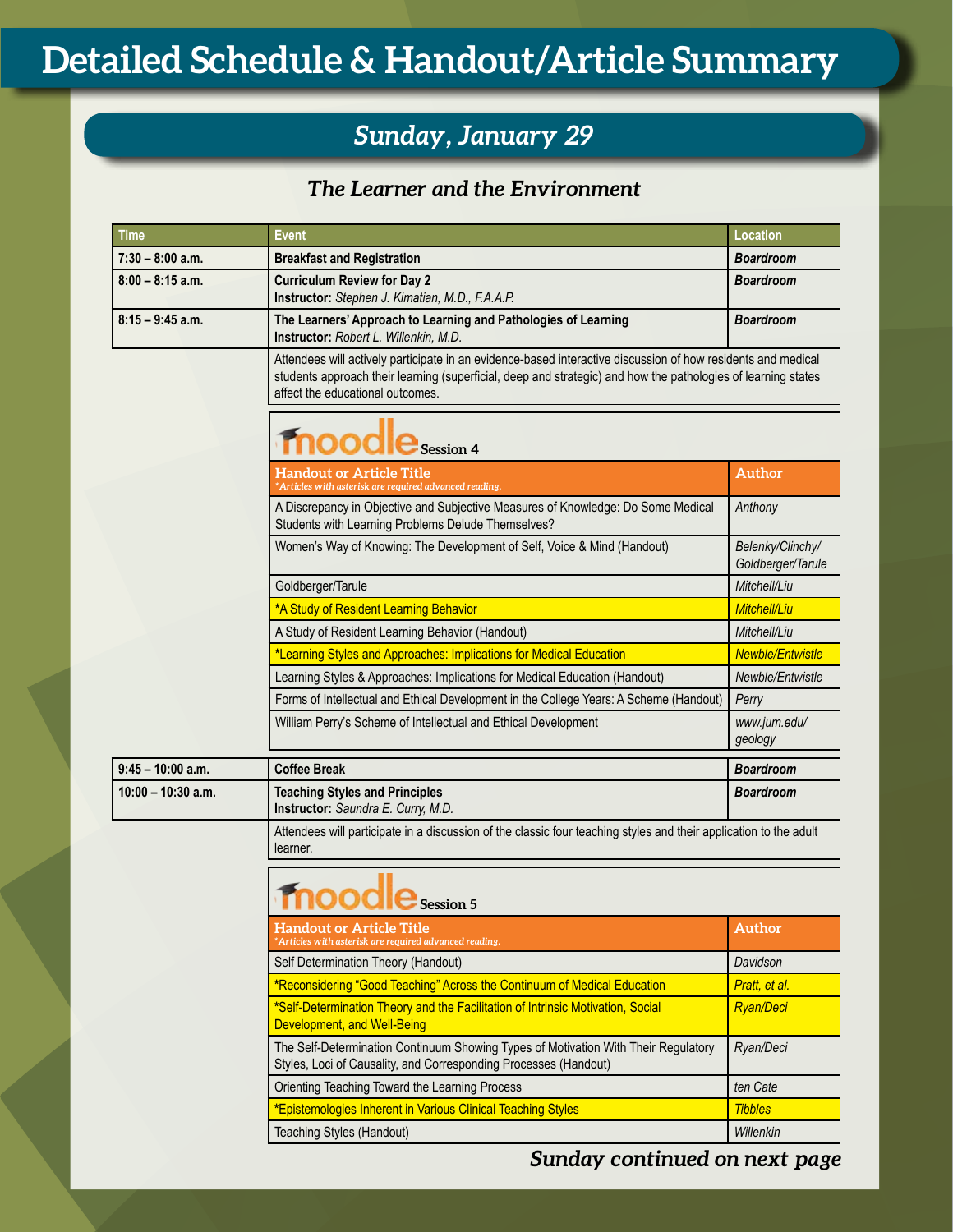## *Sunday, January 29 continued*

## *The Learner and the Environment*

| <b>Time</b>             | Event                                                                                                                                                                                                       | Location         |
|-------------------------|-------------------------------------------------------------------------------------------------------------------------------------------------------------------------------------------------------------|------------------|
| $10:30 - 11:45$ a.m.    | <b>Motivating Learning and Exercise</b><br>Instructor: Melissa L. Davidson, M.D.                                                                                                                            | <b>Boardroom</b> |
|                         | Attendees will be presented with principles of Self Determination Theory, followed by active participation in<br>small group exercise to integrate SDT, student motivation, and teaching styles principles. |                  |
| 11:45 a.m. - 12:30 p.m. | Lunch                                                                                                                                                                                                       | <b>Boardroom</b> |
| $12:30 - 1:00$ p.m.     | <b>Helping Residents with Learning Problems</b><br>Instructor: Ira Todd Cohen, M.D., M.Ed.                                                                                                                  | <b>Boardroom</b> |
|                         | Attendees will be presented with didactic information regarding residents with diagnosed and undiagnosed<br>learning problems.                                                                              |                  |

|                    | moodle Session 6                                                                                                                                                                                                                                                                                                          |                                |
|--------------------|---------------------------------------------------------------------------------------------------------------------------------------------------------------------------------------------------------------------------------------------------------------------------------------------------------------------------|--------------------------------|
|                    | Handout or Article Title<br>*Articles with asterisk are required advanced reading.                                                                                                                                                                                                                                        | <b>Author</b>                  |
|                    | Educational Strategies to Promote Clinical Diagnostic Reasoning                                                                                                                                                                                                                                                           | Bowen                          |
|                    | Trainee Doctors with Learning Difficulties: Recognizing Need and Providing Support                                                                                                                                                                                                                                        | Shrewsbury                     |
|                    | *The "problem" junior: whose problem is it?                                                                                                                                                                                                                                                                               | <b>Steinert</b>                |
|                    | <b>*The Problem Learner</b>                                                                                                                                                                                                                                                                                               | Vaughn/Baker/<br><b>DeWitt</b> |
|                    | SQ3R: A Guide to Study (Handout)                                                                                                                                                                                                                                                                                          | <b>Vollers</b>                 |
|                    | Understanding Social Influence in Medical Education                                                                                                                                                                                                                                                                       | Wilkes/Raven                   |
|                    | Helping Resident with Learning Problems (Handout)                                                                                                                                                                                                                                                                         | Willenkin                      |
|                    | Teaching for Affective Learning (Handout)                                                                                                                                                                                                                                                                                 | Willenkin                      |
|                    | Teaching to Change "Attitudes" (Handout)                                                                                                                                                                                                                                                                                  | Willenkin                      |
| $1:00 - 2:30$ p.m. | <b>Helping Residents with Cognitive and Affective Problems</b><br>Instructor: Melissa L. Davidson, M.D. & Stephen J. Kimatian, M.D., F.A.A.P.                                                                                                                                                                             | <b>Boardroom</b>               |
|                    | Attendees will be presented with didactic information regarding residents with cognitive and affective prob-<br>lems; then will be presented with a variety of difficult resident scenarios, and through problem solving will use<br>skills developed in the workshop to diagnose problems and develop remediation plans. |                                |
| $2:30 - 3:30$ p.m. | "Can We Believe Our Eyes?": Debrief and End of Day Summary<br>Instructor: J. Thomas McLarney, M.D.                                                                                                                                                                                                                        | <b>Boardroom</b>               |
|                    | Attendees will be presented with a well-known video covering problems facing educators, followed by discus-<br>sion of the relationship between information presented and graduate medical education, with integration of<br>learning from the workshop to date.                                                          |                                |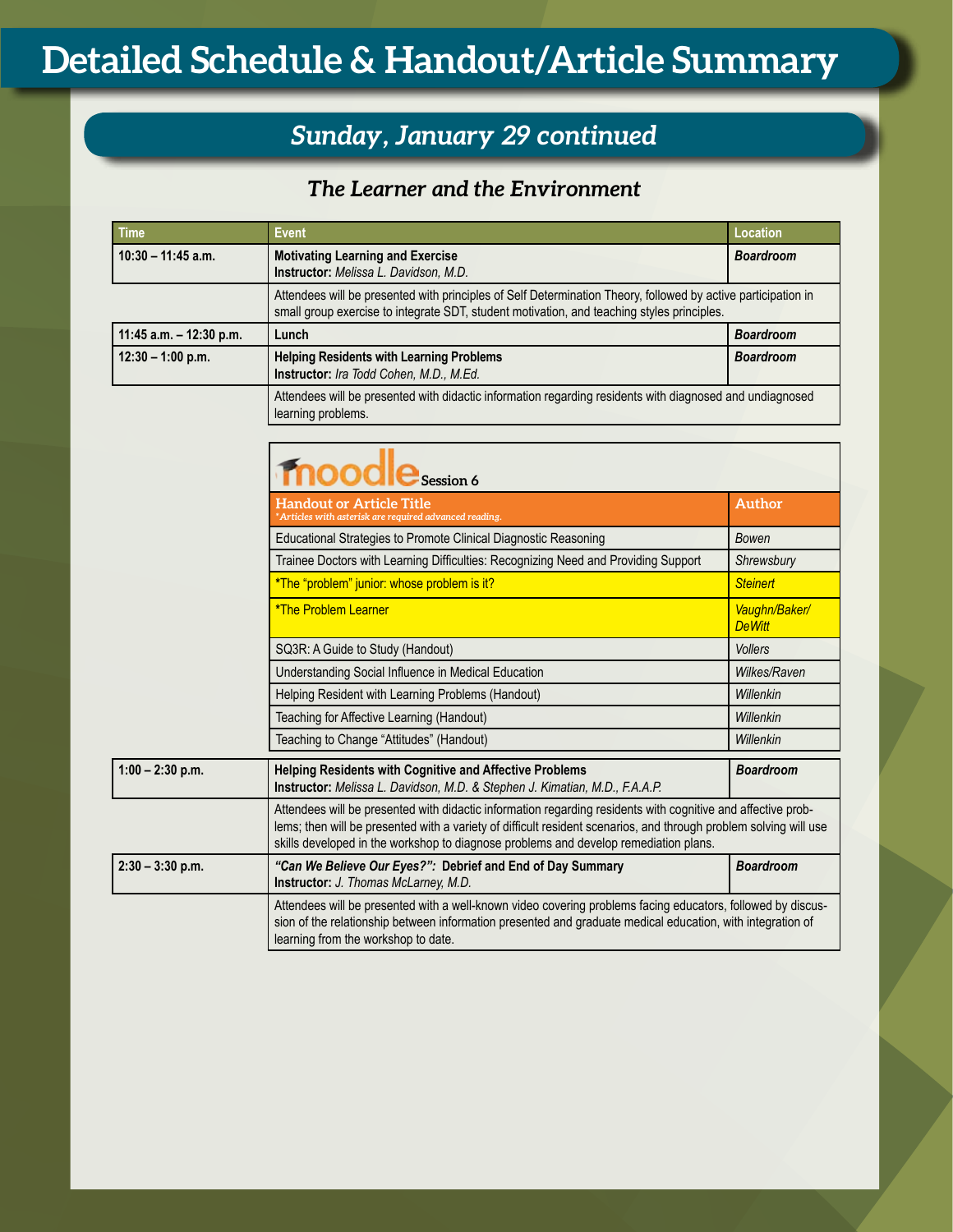## *Monday, January 30*

## *The Teacher and the Environment*

| <b>Time</b>             | <b>Event</b>                                                                                                                                                                                                       | Location                                                   |
|-------------------------|--------------------------------------------------------------------------------------------------------------------------------------------------------------------------------------------------------------------|------------------------------------------------------------|
| $7:30 - 8:00$ a.m.      | <b>Breakfast</b>                                                                                                                                                                                                   | Boardroom                                                  |
| $8:00 - 10:00$ a.m.     | Practicing Lecturing Skills: Meeting Your Audience's Needs (Student Talks)<br><b>Instructor: All Faculty</b>                                                                                                       | Boardroom &<br>Park Avenue<br>1, 2, 4, 5                   |
|                         | Attendees will use the skills taught throughout the workshop to prepare and deliver a three-minute lecture,<br>with self-evaluation and faculty feedback provided.                                                 |                                                            |
| $10:00 - 10:15$ a.m.    | <b>Coffee Break</b>                                                                                                                                                                                                | <b>Boardroom</b>                                           |
| $10:15 - 11:00$ a.m.    | <b>Teaching in Small Groups Exercise (Debate)</b><br>Instructor: J. Thomas McLarney, M.D. & All Faculty                                                                                                            | <b>Boardroom &amp;</b><br><b>Park Avenue</b><br>1, 2, 4, 5 |
|                         | Through demonstration and group involvement, attendees will use the debate format to learn the principles of<br>small group teaching.                                                                              |                                                            |
|                         | $\mathrm{node}_{\mathrm{Session 7}}$                                                                                                                                                                               |                                                            |
|                         | <b>Handout or Article Title</b><br>* Articles with asterisk are required advanced reading.                                                                                                                         | Author                                                     |
|                         | Handout on Small Group Learning Types and Techniques (Handout)                                                                                                                                                     | Loyd                                                       |
|                         | *Using Debate for Affective Learning (Society for Education in Anesthesia 1997 Fall<br>Meeting)                                                                                                                    | <b>Olympio</b>                                             |
|                         | *The Affective Domain: Undiscovered Country                                                                                                                                                                        | <b>Pierre/Oughton</b>                                      |
| $11:00 - 11:30$ a.m.    | <b>Affective Teaching in Small Groups</b><br>Instructor: J. Thomas McLarney, M.D.                                                                                                                                  | <b>Boardroom</b>                                           |
|                         | Following the Small Group Teaching exercise, attendees will participate in discussion of the principles of small<br>group teaching, with particular emphasis on the affective domain.                              |                                                            |
| 11:30 a.m. - 12:15 p.m. | Lunch                                                                                                                                                                                                              | <b>Boardroom</b>                                           |
| $12:15 - 1:45$ p.m.     | Problem-Based Learning (PBL) and Facilitation Skills Exercise<br>Instructor: J. Michael Vollers, M.D. & All Faculty                                                                                                | <b>Boardroom &amp;</b><br><b>Park Avenue</b><br>1, 2, 4, 5 |
|                         | Attendees will gain knowledge of the principles of Problem Based Learning (PBL) and Problem Based Learn-<br>ing Discussions (PBLD), then through group role-play will develop facilitating skills.                 |                                                            |
|                         | oogle<br>Session 8                                                                                                                                                                                                 |                                                            |
|                         | <b>Handout or Article Title</b><br>*Articles with asterisk are required advanced reading.                                                                                                                          | Author                                                     |
|                         | *Authentic Problem-Based Learning (Teaching & Learning in Medical & Surgical<br>Education. Lessons Learned for the 21st Century. Eds: Distlehorst LH, Dunnington GL,<br>Folse JR. Lawrence Erlbaum 2000, Chap. 23) | <b>Barrows</b>                                             |
|                         | *A Practical Guide to Implementing Problem-Based Learning in Anesthesia                                                                                                                                            | Liu/Liu                                                    |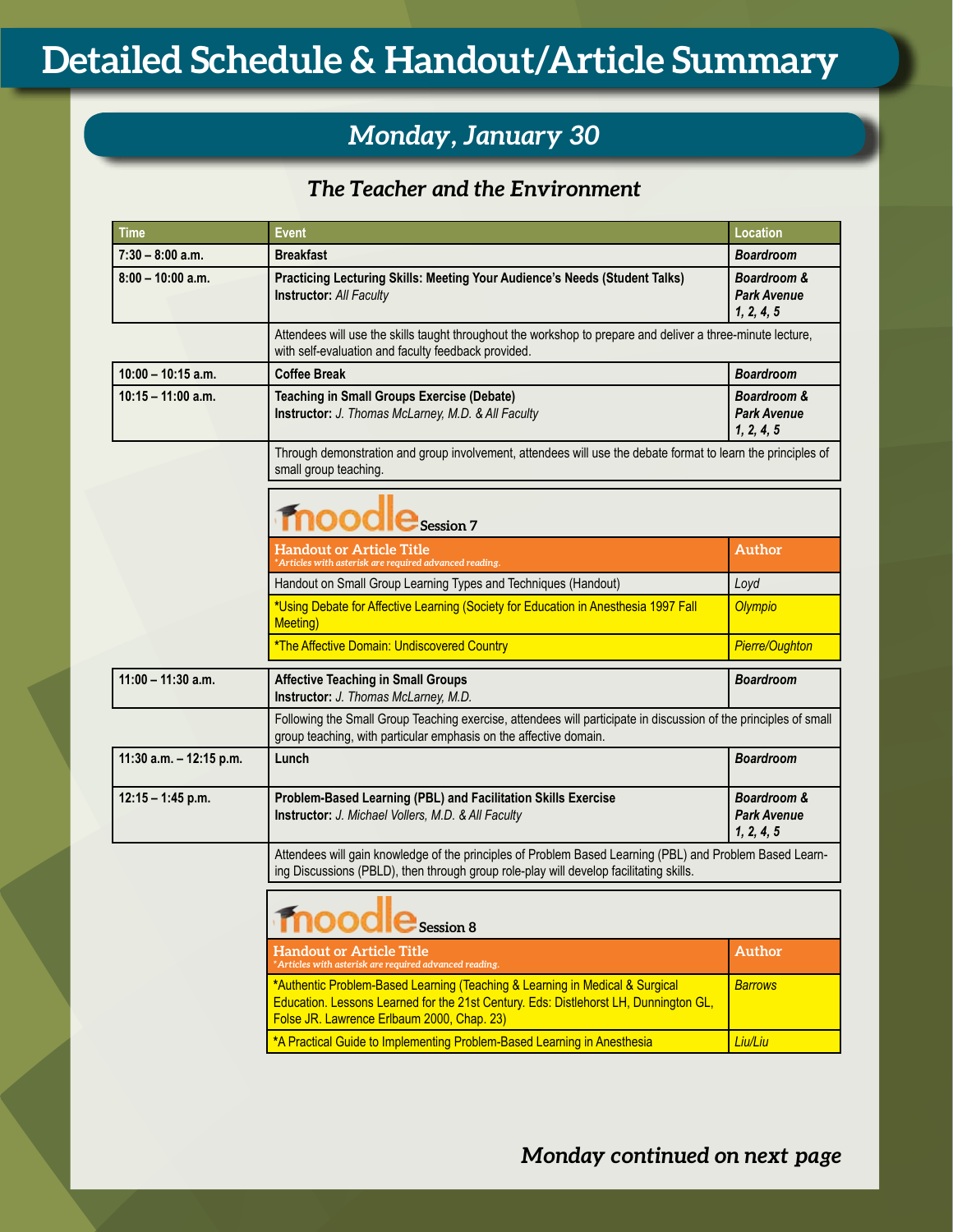## *Monday, January 30 continued*

## *The Teacher and the Environment*

| <b>Time</b>      | <b>Event</b>                                                                                                                                                           | Location                                                   |
|------------------|------------------------------------------------------------------------------------------------------------------------------------------------------------------------|------------------------------------------------------------|
| $1:45 - 3:30$ pm | <b>Building Bridges: The Psychomotor Domain</b><br>Instructor: Stephen J. Kimatian, M.D., F.A.A.P                                                                      | <b>Boardroom &amp;</b><br><b>Park Avenue</b><br>1, 2, 4, 5 |
|                  | Through participation in a group exercise, participants will identify elements of successful learning and<br>aspects of the Psychomotor domain.                        |                                                            |
|                  | moodle Session 9                                                                                                                                                       |                                                            |
|                  | <b>Handout or Article Title</b><br>Articles with asterisk are required advanced reading.                                                                               | Author                                                     |
|                  | Ultrasound-Guided Regional Anesthesia: How Much Practice Do Novices Require<br>Before Achieving Competency in Ultrasound Needle Visualization Using a Cadaver<br>Model | Barrington, et al.                                         |
|                  | *Conditions of Learning (Robert Gagne)                                                                                                                                 | Kimatian                                                   |
|                  | *The Psychomotor Domain                                                                                                                                                | Kimatian                                                   |
|                  | Learning Curves for Bag-and-mask Ventilation and Orotracheal Intubation: An<br>Application of the Cumulative Sum Method                                                | Komatsu, et al.                                            |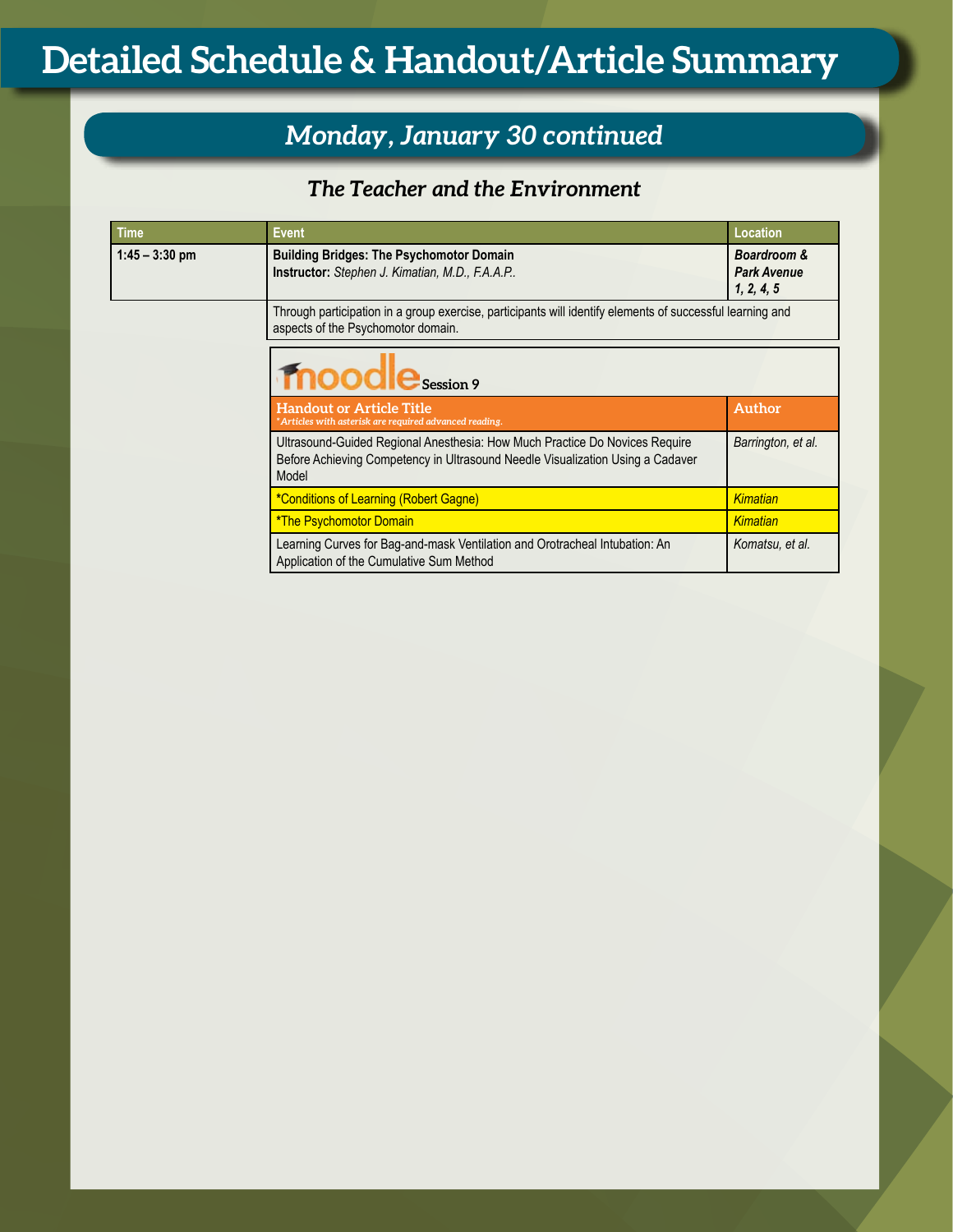## *Tuesday, January 31*

## *Teaching and Learning in Practice*

| <b>Time</b>          | <b>Event</b>                                                                                                                                                                                                                                                                                                                                                                                                                                                                                                                      | <b>Location</b>                                 |
|----------------------|-----------------------------------------------------------------------------------------------------------------------------------------------------------------------------------------------------------------------------------------------------------------------------------------------------------------------------------------------------------------------------------------------------------------------------------------------------------------------------------------------------------------------------------|-------------------------------------------------|
| $7:30 - 8:00$ a.m.   | <b>Breakfast</b>                                                                                                                                                                                                                                                                                                                                                                                                                                                                                                                  | <b>Boardroom</b>                                |
| $8:00 - 8:30$ a.m.   | <b>Evaluation and Feedback</b><br>Instructor: Robert L. Willenkin, M.D.                                                                                                                                                                                                                                                                                                                                                                                                                                                           | <b>Boardroom</b>                                |
|                      | Attendees will be presented with didactic information regarding the components of feedback and evaluation,<br>including review of the assigned reading material; then through role-play will practice giving and receiving<br>feedback (see following session).                                                                                                                                                                                                                                                                   |                                                 |
|                      | lbool<br>Session 10                                                                                                                                                                                                                                                                                                                                                                                                                                                                                                               |                                                 |
|                      | Handout or Article Title<br>rticles with asterisk are required advanced reading.                                                                                                                                                                                                                                                                                                                                                                                                                                                  | Author                                          |
|                      | Feedback and Reflection: Teaching Methods for Clinical Settings                                                                                                                                                                                                                                                                                                                                                                                                                                                                   | Branch/Paranjape                                |
|                      | Teaching Compassion and Respect: Attending Physicians' Responses to Problematic<br><b>Behaviors</b>                                                                                                                                                                                                                                                                                                                                                                                                                               | Burack, Irby, et al.                            |
|                      | *Feedback in Clinical Medical Education                                                                                                                                                                                                                                                                                                                                                                                                                                                                                           | Ende                                            |
|                      | Feedback Checklist (Handout)                                                                                                                                                                                                                                                                                                                                                                                                                                                                                                      | Olympio                                         |
|                      | Use of Effective Feedback to Facilitate Adult Learning                                                                                                                                                                                                                                                                                                                                                                                                                                                                            | Sachdeva                                        |
|                      | Rules of Feedback (Handout)                                                                                                                                                                                                                                                                                                                                                                                                                                                                                                       | Willenkin                                       |
| $8:30 - 9:30$ a.m.   | <b>Breakout: Practicing Feedback Skills</b><br>Instructor: Robert L. Willenkin, M.D. & All Faculty                                                                                                                                                                                                                                                                                                                                                                                                                                | Boardroom &<br><b>Park Avenue</b><br>1, 2, 4, 5 |
| $9:30 - 10:00$ a.m.  | <b>Coffee Break</b>                                                                                                                                                                                                                                                                                                                                                                                                                                                                                                               | <b>Boardroom</b>                                |
| $10:00 - 10:30$ a.m. | Teaching in the OR: Deliberate Practice<br>Instructor: Ira Todd Cohen, M.D.                                                                                                                                                                                                                                                                                                                                                                                                                                                       | <b>Boardroom</b>                                |
|                      | Attendees will develop an appreciation of the skills required to balance the acute demands of providing patient<br>care while optimizing clinical exposure and leaning for the student. Session will review tools that facilitate<br>establishing and achieving clinical leaning objectives appropriate for the learner and the clinical environment,<br>followed by exercise and role play (see following session). Emphasis will be placed on concepts of deliberate<br>practice, from standpoints of both learner and teacher. |                                                 |
|                      | Session 11                                                                                                                                                                                                                                                                                                                                                                                                                                                                                                                        |                                                 |
|                      | <b>Handout or Article Title</b><br>'Articles with asterisk are required advanced reading.                                                                                                                                                                                                                                                                                                                                                                                                                                         | Author                                          |
|                      | *Expertise in Medicine: Using the Expert Performance Approach to Improve Simulation<br><b>Training</b>                                                                                                                                                                                                                                                                                                                                                                                                                            | Causer/Barach/<br><b>Williams</b>               |
|                      | *The Role of Deliberate Practice in the Acquisition of Expert Performance                                                                                                                                                                                                                                                                                                                                                                                                                                                         | Ericsson/Krampe/<br><b>Tesch-Romer</b>          |
|                      | Watching Anaesthetists Work: Using the Professional Judgment of Consultants to<br>Assess the Developing Clinical Competence of Trainees                                                                                                                                                                                                                                                                                                                                                                                           | Greaves/Grant                                   |
|                      | <b>Tutor Question Guide (Handout)</b>                                                                                                                                                                                                                                                                                                                                                                                                                                                                                             | McLeskey                                        |
|                      |                                                                                                                                                                                                                                                                                                                                                                                                                                                                                                                                   |                                                 |
|                      | The One-minute Preceptor: Shaping the Teaching Conversation                                                                                                                                                                                                                                                                                                                                                                                                                                                                       | Neher                                           |
|                      | Passing on Tacit Knowledge in Anesthesia: A Qualitative Study                                                                                                                                                                                                                                                                                                                                                                                                                                                                     | Pope, et al.                                    |

## *Tuesday continued on next page*